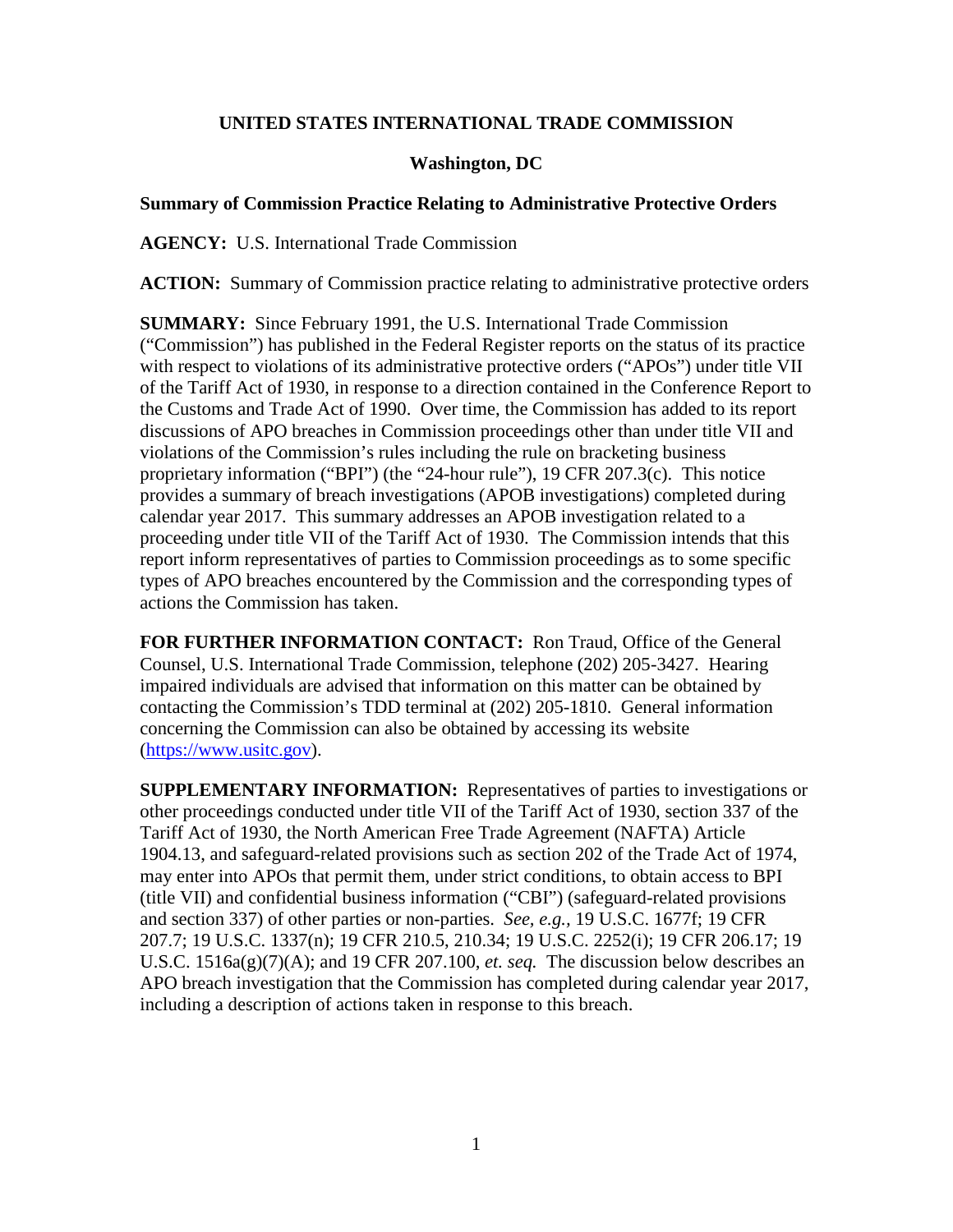Since 1991, the Commission has published annually a summary of its actions in response to violations of Commission APOs and rule violations. *See* 56 FR 4846 (February 6, 1991); 57 FR 12335 (April 9, 1992); 58 FR 21991 (April 26, 1993); 59 FR 16834 (April 8, 1994); 60 FR 24880 (May 10, 1995); 61 FR 21203 (May 9, 1996); 62 FR 13164 (March 19, 1997); 63 FR 25064 (May 6, 1998); 64 FR 23355 (April 30, 1999); 65 FR 30434 (May 11, 2000); 66 FR 27685 (May 18, 2001); 67 FR 39425 (June 7, 2002); 68 FR 28256 (May 23, 2003); 69 FR 29972 (May 26, 2004); 70 FR 42382 (July 22, 2005); 71 FR 39355 (July 12, 2006); 72 FR 50119 (August 30, 2007); 73 FR 51843 (September 5, 2008); 74 FR 54071 (October 21, 2009); 75 FR 66127 (October 27, 2010), 76 FR 78945 (December 20, 2011), 77 FR 76518 (December 28, 2012), 78 FR 79481 (December 30, 2013), 80 FR 1664 (January 13, 2015), 81 FR 17200 (March 28, 2016), and 82 FR 29322 (June 28, 2017). This report does not provide an exhaustive list of conduct that will be deemed to be a breach of the Commission's APOs. APO breach inquiries are considered on a case-by-case basis.

As part of the effort to educate practitioners about the Commission's current APO practice, the Commission Secretary issued in March 2005 a fourth edition of An Introduction to Administrative Protective Order Practice in Import Injury Investigations (Pub. No. 3755). This document is available upon request from the Office of the Secretary, U.S. International Trade Commission, 500 E Street, SW., Washington, DC 20436, tel. (202) 205-2000 and on the Commission's website at http://www.usitc.gov.

## **I. In General**

A. Antidumping and Countervailing Duty Investigations

The current APO form for antidumping and countervailing duty investigations, which was revised in March 2005, requires the applicant to swear that he or she will:

(1) Not divulge any of the BPI disclosed under this APO or otherwise obtained in this investigation and not otherwise available to him or her, to any person other than--

(i) Personnel of the Commission concerned with the investigation,

(ii) The person or agency from whom the BPI was obtained,

(iii) A person whose application for disclosure of BPI under this APO has been granted by the Secretary, and

(iv) Other persons, such as paralegals and clerical staff, who (a) are employed or supervised by and under the direction and control of the authorized applicant or another authorized applicant in the same firm whose application has been granted; (b) have a need thereof in connection with the investigation; (c) are not involved in competitive decision making for an interested party which is a party to the investigation; and (d) have signed the acknowledgment for clerical personnel in the form attached hereto (the authorized applicant shall also sign such acknowledgment and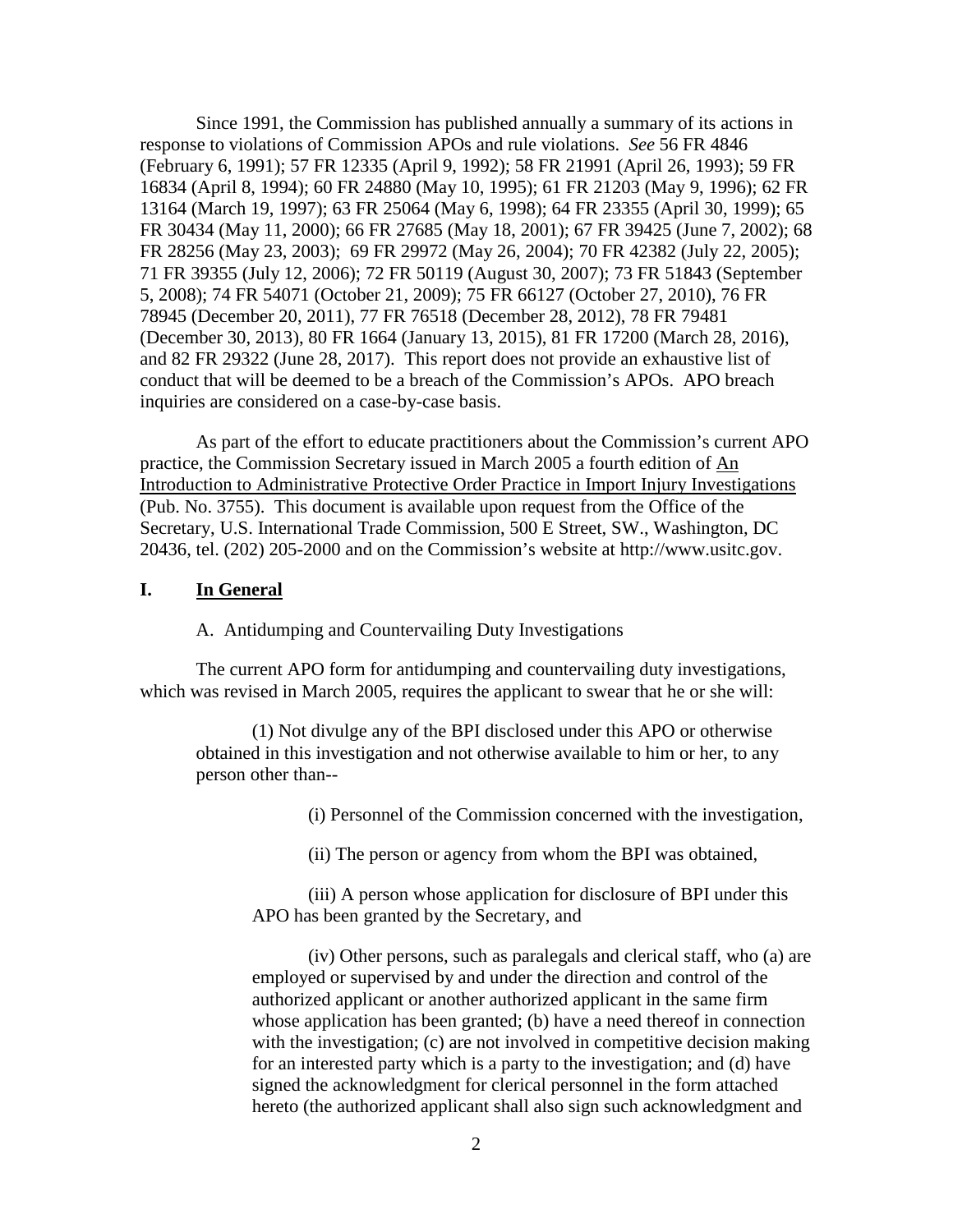will be deemed responsible for such persons' compliance with this APO);

(2) Use such BPI solely for the purposes of the above-captioned Commission investigation or for judicial or binational panel review of such Commission investigation;

(3) Not consult with any person not described in paragraph (1) concerning BPI disclosed under this APO or otherwise obtained in this investigation without first having received the written consent of the Secretary and the party or the representative of the party from whom such BPI was obtained;

(4) Whenever materials *e.g.,* documents, computer disks, etc. containing such BPI are not being used, store such material in a locked file cabinet, vault, safe, or other suitable container (N.B.: storage of BPI on so-called hard disk computer media is to be avoided, because mere erasure of data from such media may not irrecoverably destroy the BPI and may result in violation of paragraph C of this APO);

(5) Serve all materials containing BPI disclosed under this APO as directed by the Secretary and pursuant to section 207.7(f) of the Commission's rules;

(6) Transmit each document containing BPI disclosed under this APO:

(i) with a cover sheet identifying the document as containing BPI,

(ii) with all BPI enclosed in brackets and each page warning that the document contains BPI,

(iii) if the document is to be filed by a deadline, with each page marked "Bracketing of BPI not final for one business day after date of filing," and

(iv) if by mail, within two envelopes, the inner one sealed and marked "Business Proprietary Information--To be opened only by [name of recipient]", and the outer one sealed and not marked as containing BPI;

(7) Comply with the provision of this APO and section 207.7 of the Commission's rules;

(8) Make true and accurate representations in the authorized applicant's application and promptly notify the Secretary of any changes that occur after the submission of the application and that affect the representations made in the application (*e.g.,* change in personnel assigned to the investigation);

(9) Report promptly and confirm in writing to the Secretary any possible breach of this APO; and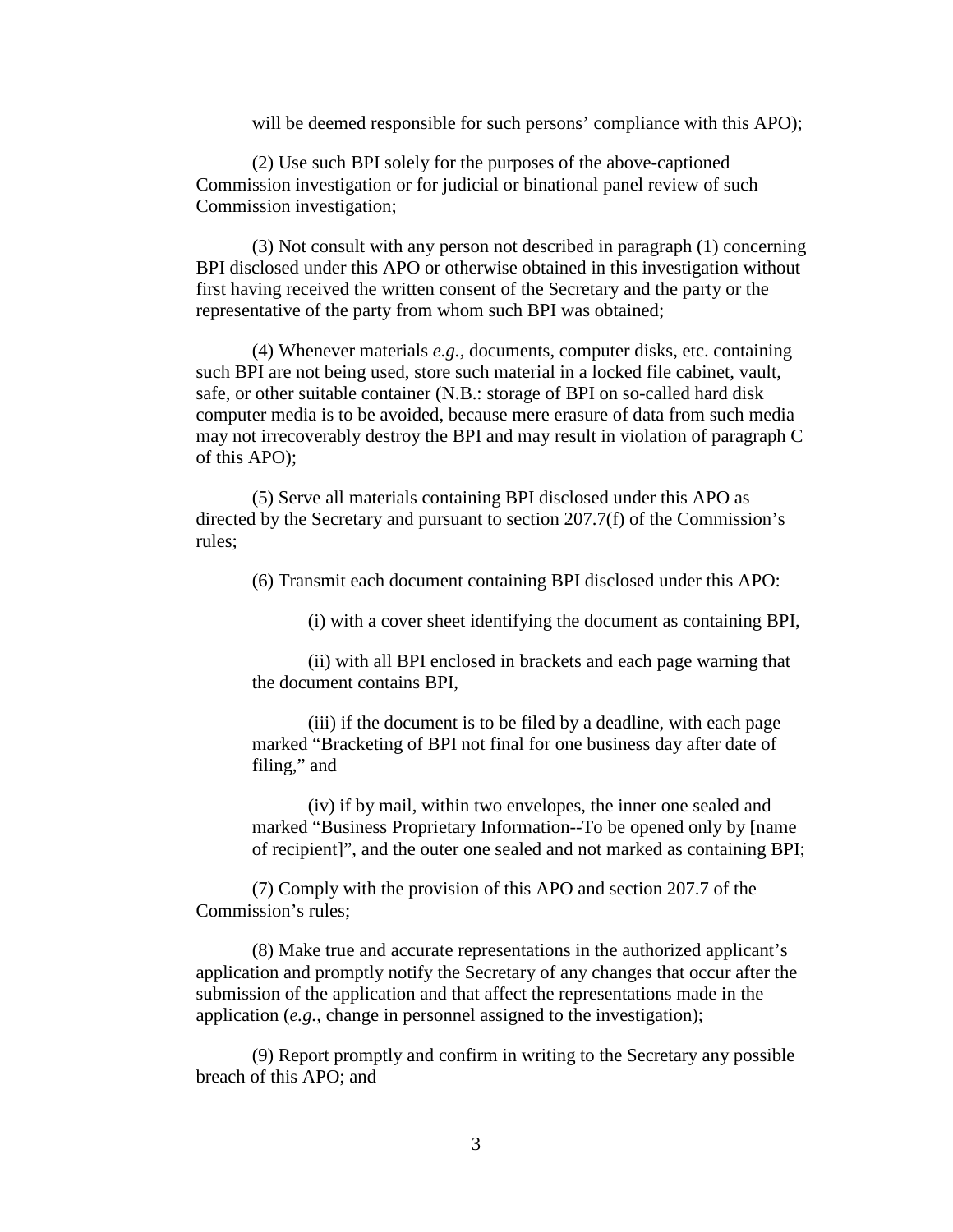(10) Acknowledge that breach of this APO may subject the authorized applicant and other persons to such sanctions or other actions as the Commission deems appropriate, including the administrative sanctions and actions set out in this APO.

The APO form for antidumping and countervailing duty investigations also provides for the return or destruction of the BPI obtained under the APO on the order of the Secretary, at the conclusion of the investigation, or at the completion of Judicial Review. The BPI disclosed to an authorized applicant under an APO during the preliminary phase of the investigation generally may remain in the applicant's possession during the final phase of the investigation.

The APO further provides that breach of an APO may subject an applicant to:

(1) Disbarment from practice in any capacity before the Commission along with such person's partners, associates, employer, and employees, for up to seven years following publication of a determination that the order has been breached;

(2) Referral to the United States Attorney;

(3) In the case of an attorney, accountant, or other professional, referral to the ethics panel of the appropriate professional association;

(4) Such other administrative sanctions as the Commission determines to be appropriate, including public release of, or striking from the record any information or briefs submitted by, or on behalf of, such person or the party he represents; denial of further access to business proprietary information in the current or any future investigations before the Commission, and issuance of a public or private letter of reprimand; and

(5) Such other actions, including but not limited to, a warning letter, as the Commission determines to be appropriate.

APOs in safeguard investigations contain similar though not identical provisions.

B. Section 337 Investigations

The APOs in section 337 investigations differ from those in title VII investigations as there is no set form and provisions may differ depending on the investigation and the presiding administrative law judge. However, in practice, the provisions are often quite similar. Any person seeking access to CBI during a section 337 investigation (including outside counsel for parties to the investigation, secretarial and support personnel assisting such counsel, and technical experts and their staff who are employed for the purposes of the investigation) is required to read the APO, agree to its terms by letter filed with the Secretary of the Commission indicating that he or she agrees to be bound by the terms of the Order, agree not to reveal CBI to anyone other than another person permitted access by the Order, and agree to utilize the CBI solely for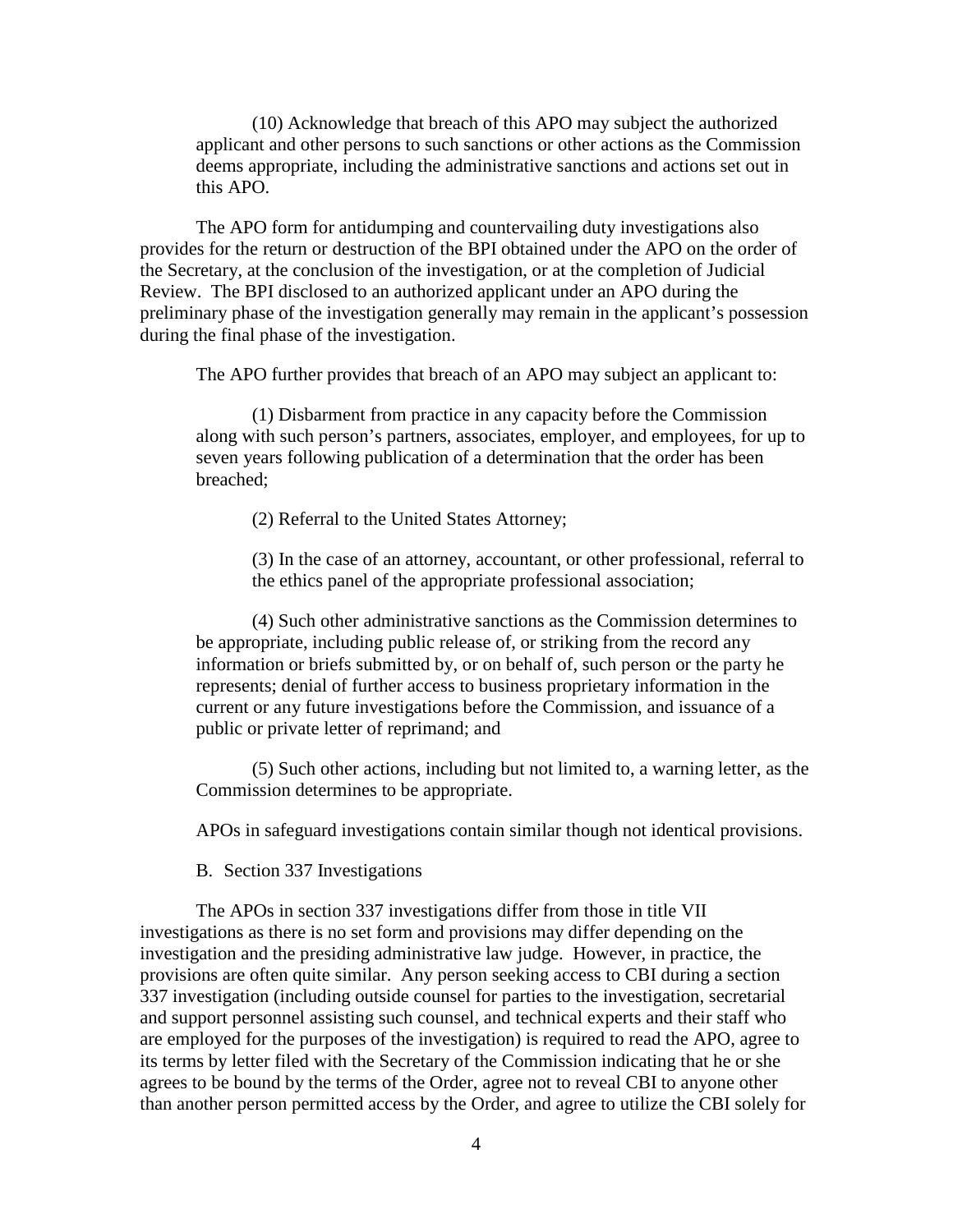the purposes of that investigation.

In general, an APO in a section 337 investigation will define what kind of information is CBI and direct how CBI is to be designated and protected. The APO will state which persons will have access to the CBI and which of those persons must sign onto the APO. The APO will provide instructions on how CBI is to be maintained and protected by labeling documents and filing transcripts under seal. It will provide protections for the suppliers of CBI by notifying them of a Freedom of Information Act request for the CBI and providing a procedure for the supplier to take action to prevent the release of the information. There are provisions for disputing the designation of CBI and a procedure for resolving such disputes. Under the APO, suppliers of CBI are given the opportunity to object to the release of the CBI to a proposed expert. The APO requires a person who discloses CBI, other than in a manner authorized by the APO, to provide all pertinent facts to the supplier of the CBI and to the administrative law judge and to make every effort to prevent further disclosure. The APO requires all parties to the APO to either return to the suppliers or destroy the originals and all copies of the CBI obtained during the investigation.

The Commission's regulations provide for certain sanctions to be imposed if the APO is violated by a person subject to its restrictions. The names of the persons being investigated for violating an APO are kept confidential unless the sanction imposed is a public letter of reprimand. 19 CFR 210.34 $(c)(1)$ . The possible sanctions are:

- (1) An official reprimand by the Commission.
- (2) Disqualification from or limitation of further participation in a pending investigation.
- (3) Temporary or permanent disqualification from practicing in any capacity before the Commission pursuant to 19 CFR 201.15(a).
- (4) Referral of the facts underlying the violation to the appropriate licensing authority in the jurisdiction in which the individual is licensed to practice.
- (5) Making adverse inferences and rulings against a party involved in the violation of the APO or such other action that may be appropriate. 19 CFR 210.34(c)(3).

Commission employees are not signatories to the Commission's APOs and do not obtain access to BPI or CBI through APO procedures. Consequently, they are not subject to the requirements of the APO with respect to the handling of CBI and BPI. However, Commission employees are subject to strict statutory and regulatory constraints concerning BPI and CBI, and face potentially severe penalties for noncompliance. *See* 18 U.S.C. 1905; title 5, U.S. Code; and Commission personnel policies implementing the statutes. Although the Privacy Act (5 U.S.C. 552a) limits the Commission's authority to disclose any personnel action against agency employees, this should not lead the public to conclude that no such actions have been taken.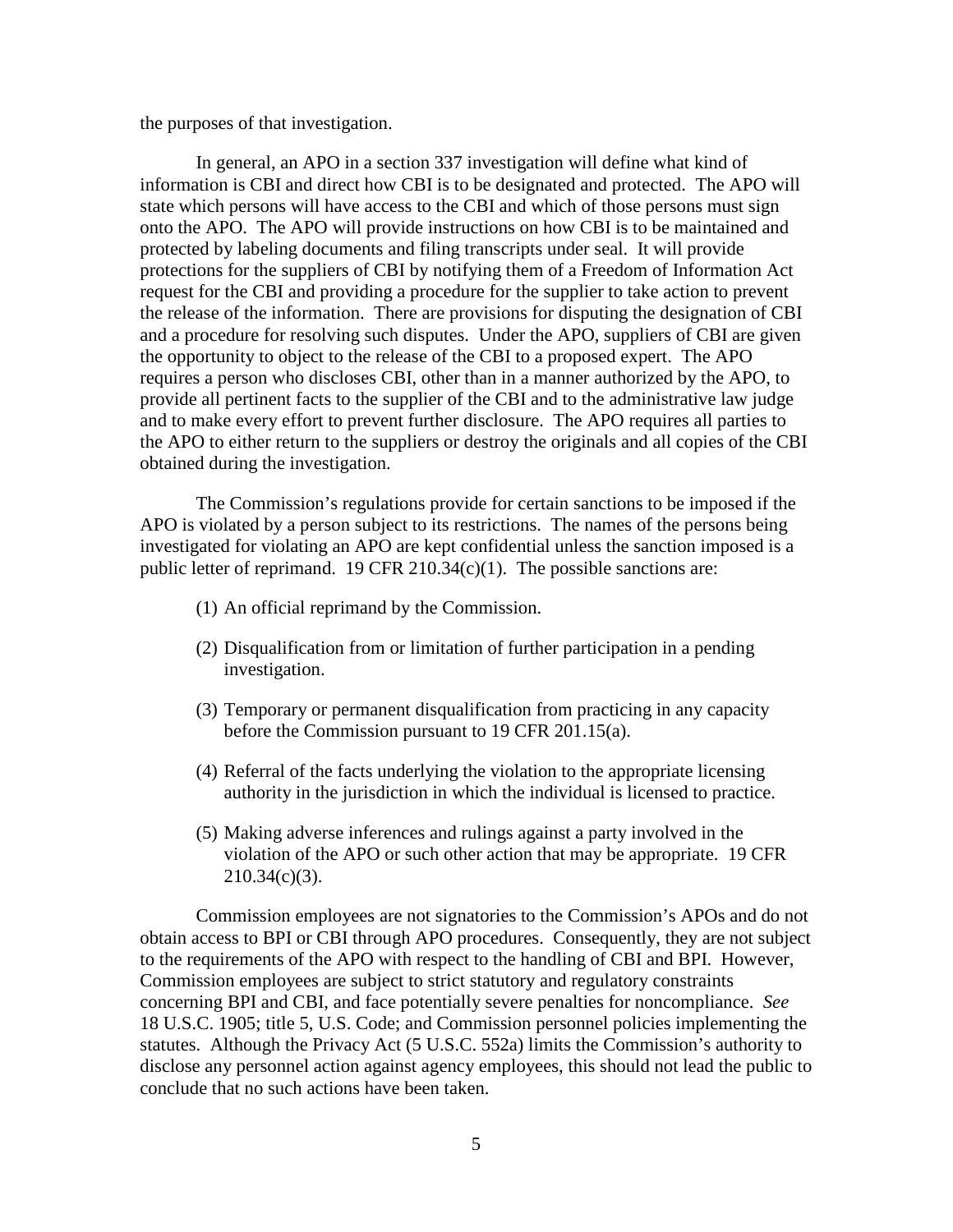### **II. Investigations of Alleged APO Breaches**

Upon finding evidence of an APO breach or receiving information that there is a reason to believe one has occurred, the Commission Secretary notifies relevant offices in the agency that an APO breach investigation has commenced and that an APO breach investigation file has been opened. Upon receiving notification from the Secretary, the Office of the General Counsel ("OGC") prepares a letter of inquiry to be sent to the possible breacher over the Secretary's signature to ascertain the facts and obtain the possible breacher's views on whether a breach has occurred.<sup>[1](#page-5-0)</sup> If, after reviewing the response and other relevant information, the Commission determines that a breach has occurred, the Commission often issues a second letter asking the breacher to address the questions of mitigating circumstances and possible sanctions or other actions. The Commission then determines what action to take in response to the breach. In some cases, the Commission determines that, although a breach has occurred, sanctions are not warranted, and therefore finds it unnecessary to issue a second letter concerning what sanctions might be appropriate. Instead, it issues a warning letter to the individual. A warning letter is not considered to be a sanction. However, a warning letter is considered in a subsequent APO breach investigation.

Sanctions for APO violations serve three basic interests: (a) preserving the confidence of submitters of BPI/CBI that the Commission is a reliable protector of BPI/CBI; (b) disciplining breachers; and (c) deterring future violations. As the Conference Report to the Omnibus Trade and Competitiveness Act of 1988 observed, "[T]he effective enforcement of limited disclosure under administrative protective order depends in part on the extent to which private parties have confidence that there are effective sanctions against violation." H.R. Conf. Rep. No. 576, 100th Cong., 1st Sess. 623 (1988).

The Commission has worked to develop consistent jurisprudence, not only in determining whether a breach has occurred, but also in selecting an appropriate response. In determining the appropriate response, the Commission generally considers mitigating factors such as the unintentional nature of the breach, the lack of prior breaches committed by the breaching party, the corrective measures taken by the breaching party, and the promptness with which the breaching party reported the violation to the Commission. The Commission also considers aggravating circumstances, especially whether persons not under the APO actually read the BPI/CBI. The Commission considers whether there have been prior breaches by the same person or persons in other investigations and multiple breaches by the same person or persons in the same investigation.

<span id="page-5-0"></span><sup>&</sup>lt;sup>1</sup> Procedures for inquiries to determine whether a prohibited act such as a breach has occurred and for imposing sanctions for violation of the provisions of a protective order issued during NAFTA panel or committee proceedings are set out in 19 CFR 207.100-207.120. Those investigations are initially conducted by the Commission's Office of Unfair Import Investigations.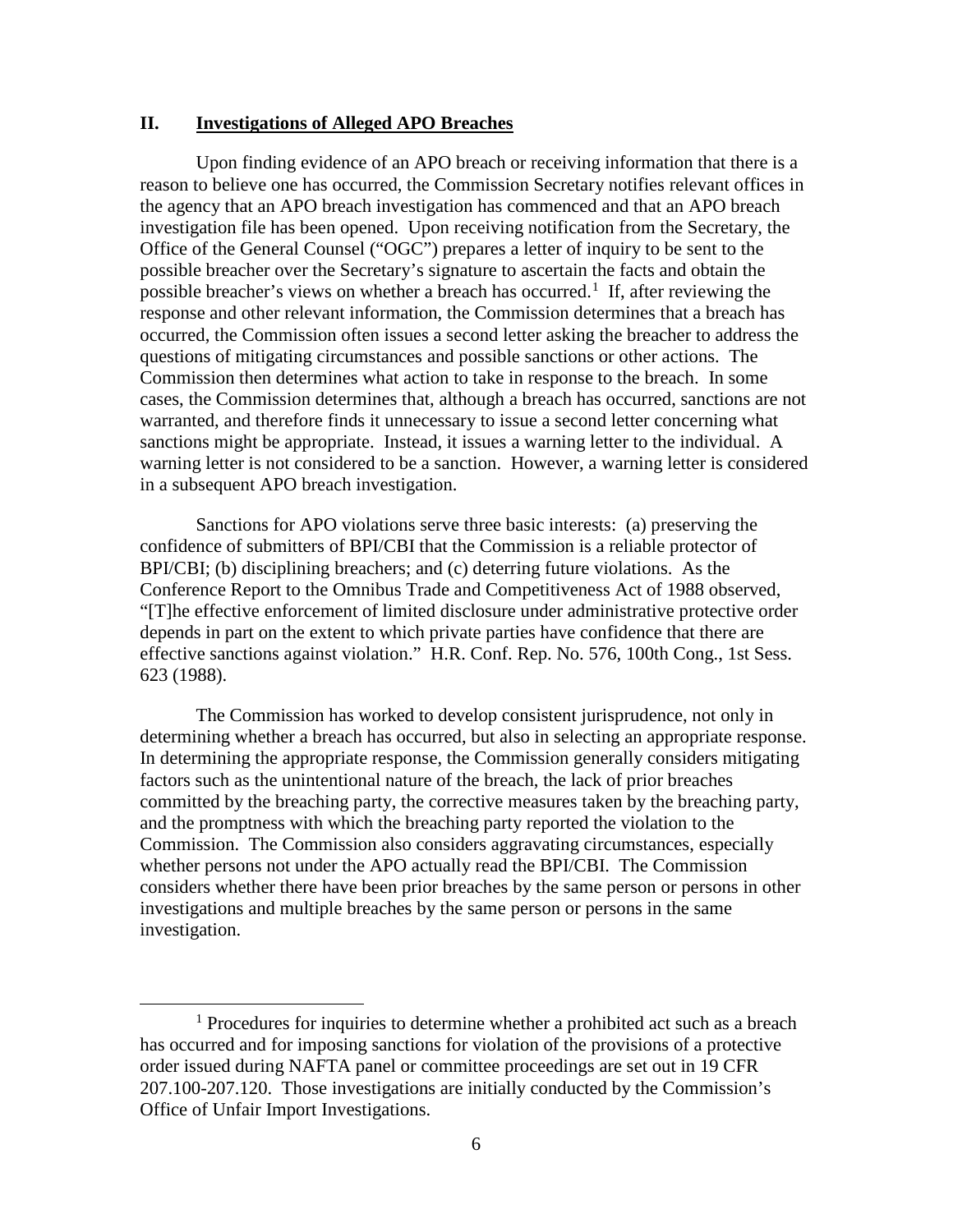The Commission's rules permit an economist or consultant to obtain access to BPI/CBI under the APO in a title VII or safeguard investigation if the economist or consultant is under the direction and control of an attorney under the APO, or if the economist or consultant appears regularly before the Commission and represents an interested party who is a party to the investigation. 19 CFR  $207.7(a)(3)(B)$  and (C); 19 CFR 206.17(a)(3)(B) and (C). Economists and consultants who obtain access to BPI/CBI under the APO under the direction and control of an attorney nonetheless remain individually responsible for complying with the APO. In appropriate circumstances, for example, an economist under the direction and control of an attorney may be held responsible for a breach of the APO by failing to redact APO information from a document that is subsequently filed with the Commission and served as a public document. This is so even though the attorney exercising direction or control over the economist or consultant may also be held responsible for the breach of the APO. In section 337 investigations, technical experts and their staff who are employed for the purposes of the investigation are required to sign onto the APO and agree to comply with its provisions.

The records of Commission investigations of alleged APO breaches in antidumping and countervailing duty cases, section 337 investigations, and safeguard investigations are not publicly available and are exempt from disclosure under the Freedom of Information Act, 5 U.S.C. 552. *See* 19 U.S.C. 1677f(g), 19 U.S.C. 1333(h), 19 CFR 210.34(c).

The two types of breaches most frequently investigated by the Commission involve the APO's prohibition on the dissemination of BPI or CBI to unauthorized persons and the APO's requirement that the materials received under the APO be returned or destroyed and that a certificate be filed indicating which action was taken after the termination of the investigation or any subsequent appeals of the Commission's determination. The dissemination of BPI/CBI usually occurs as the result of failure to delete BPI/CBI from public versions of documents filed with the Commission or transmission of proprietary versions of documents to unauthorized recipients. Other breaches have included the failure to bracket properly BPI/CBI in proprietary documents filed with the Commission, the failure to report immediately known violations of an APO, and the failure to adequately supervise non-lawyers in the handling of BPI/CBI.

Occasionally, the Commission conducts APOB investigations that involve members of a law firm or consultants working with a firm who were granted access to APO materials by the firm although they were not APO signatories. In many of these cases, the firm and the person using the BPI/CBI mistakenly believed an APO application had been filed for that person. The Commission determined in all of these cases that the person who was a non-signatory, and therefore did not agree to be bound by the APO, could not be found to have breached the APO. Action could be taken against these persons, however, under Commission rule 201.15 (19 CFR 201.15) for good cause shown. In all cases in which action was taken, the Commission decided that the nonsignatory was a person who appeared regularly before the Commission and was aware of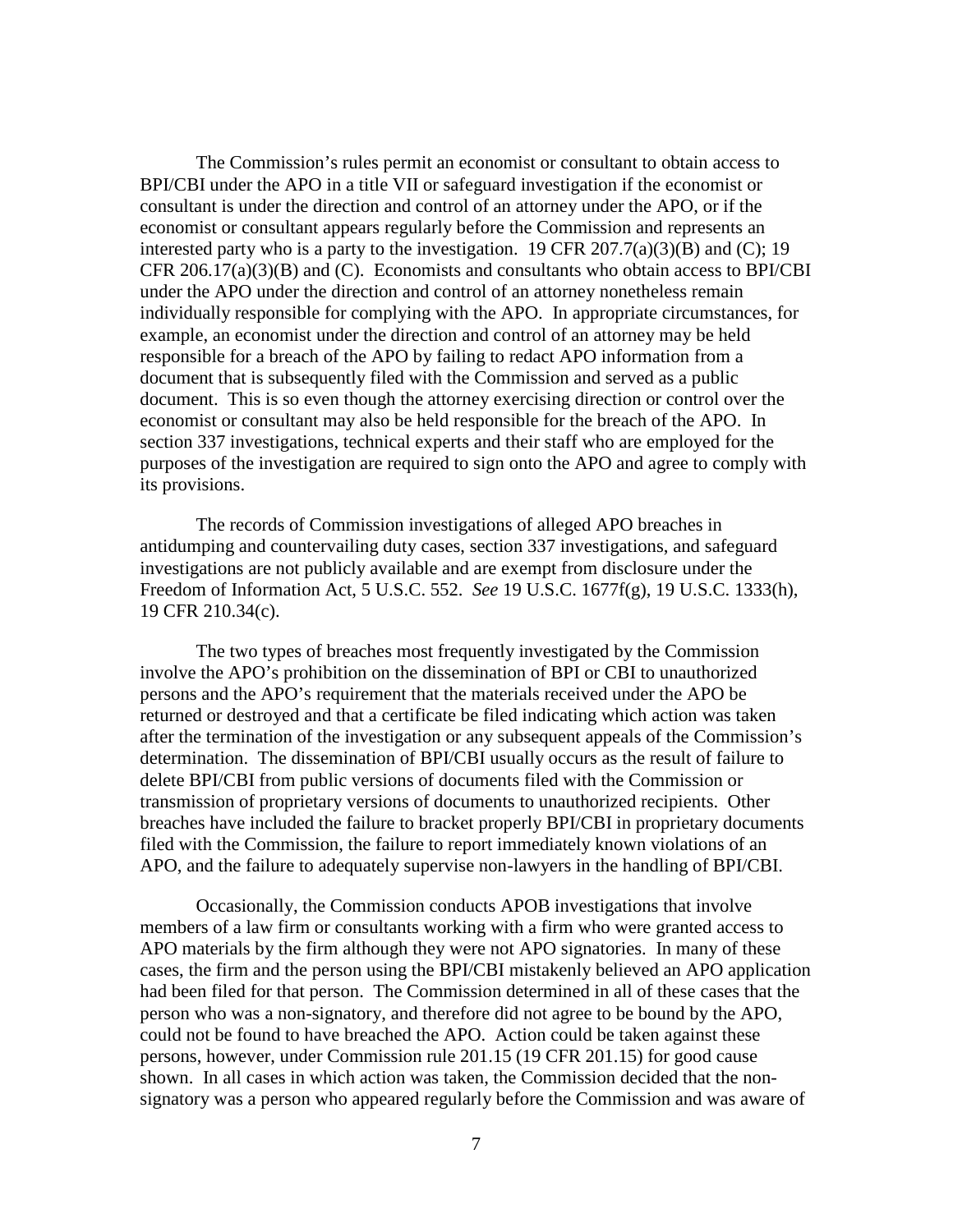the requirements and limitations related to APO access and should have verified his or her APO status before obtaining access to and using the BPI/CBI. The Commission notes that section 201.15 may also be available to issue sanctions to attorneys or agents in different factual circumstances in which they did not technically breach the APO, but when their actions or inactions did not demonstrate diligent care of the APO materials even though they appeared regularly before the Commission and were aware of the importance the Commission placed on the care of APO materials.

Counsel participating in Commission investigations have reported to the Commission potential breaches involving the electronic transmission of public versions of documents. In these cases, the document transmitted appears to be a public document with BPI or CBI omitted from brackets. However, the confidential information is actually retrievable by manipulating codes in software. The Commission has found that the electronic transmission of a public document containing BPI or CBI in a recoverable form was a breach of the APO.

Counsel have been cautioned to be certain that each authorized applicant files within 60 days of the completion of an import injury investigation or at the conclusion of judicial or binational review of the Commission's determination a certificate that to his or her knowledge and belief all copies of BPI/CBI have been returned or destroyed and no copies of such material have been made available to any person to whom disclosure was not specifically authorized. This requirement applies to each attorney, consultant, or expert in a firm who has been granted access to BPI/CBI. One firm-wide certificate is insufficient.

Attorneys who are signatories to the APO representing clients in a section 337 investigation should inform the administrative law judge and the Commission's secretary if there are any changes to the information that was provided in the application for access to the CBI. This is similar to the requirement to update an applicant's information in title VII investigations.

In addition, attorneys who are signatories to the APO representing clients in a section 337 investigation should send a notice to the Commission if they stop participating in the investigation or the subsequent appeal of the Commission's determination. The notice should inform the Commission about the disposition of CBI obtained under the APO that was in their possession or they could be held responsible for any failure of their former firm to return or destroy the CBI in an appropriate manner.

#### **III. Specific APO Breach Investigations**

*Case 1.* The Commission determined that an attorney representing a party in a title VII investigation breached an APO when he failed to adequately supervise an employee who (1) made BPI available to unauthorized persons (both on CDs and on EDIS) and (2) failed to properly label CDs as containing BPI.

The attorney, an APO signatory, represented a party in a title VII investigation. The attorney supervised an employee (who was not an APO signatory) in preparing,